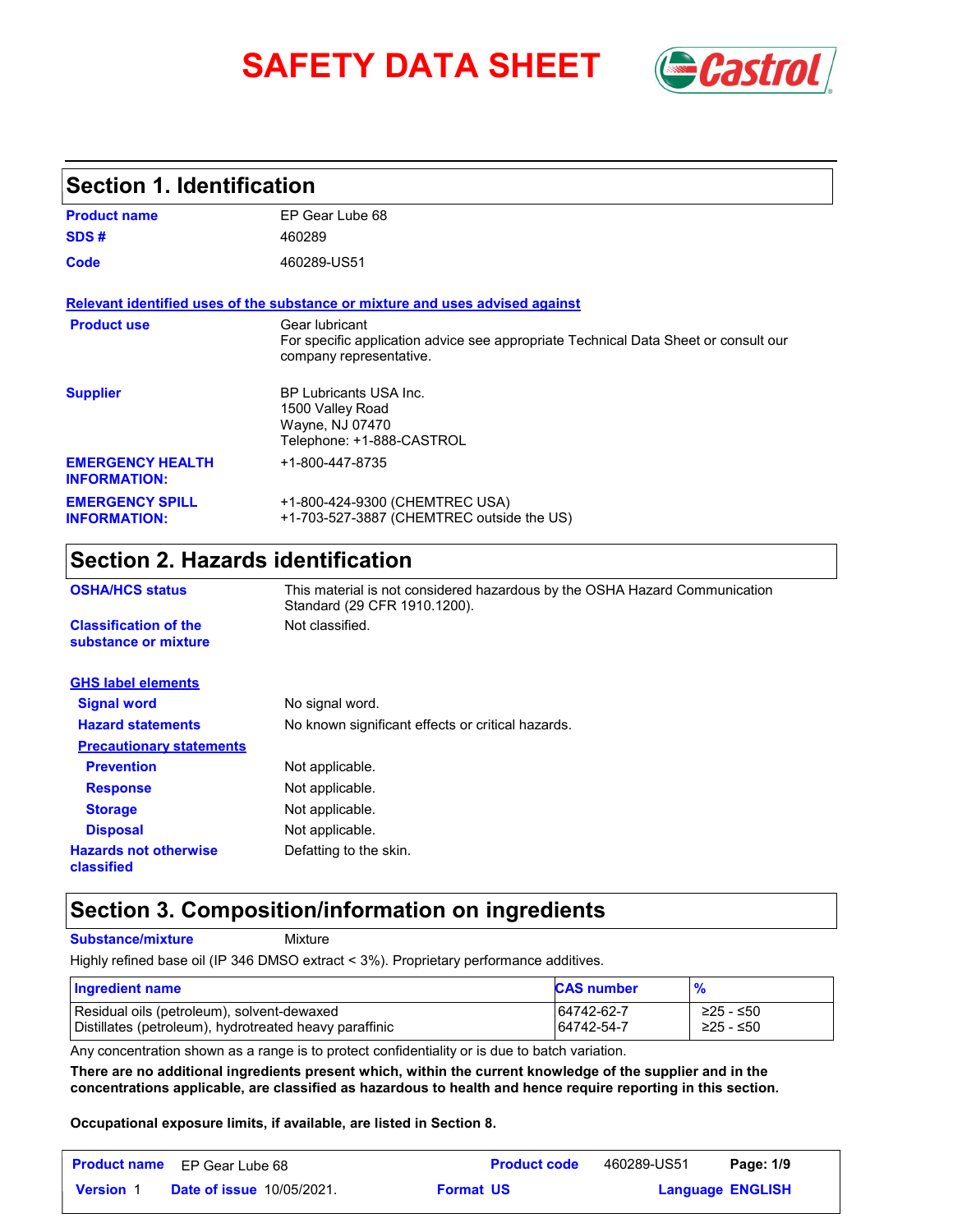## **Section 4. First aid measures**

#### **Description of necessary first aid measures**

| Eye contact                       | In case of contact, immediately flush eyes with plenty of water for at least 15 minutes.<br>Eyelids should be held away from the eyeball to ensure thorough rinsing. Check for and<br>remove any contact lenses. Get medical attention. |
|-----------------------------------|-----------------------------------------------------------------------------------------------------------------------------------------------------------------------------------------------------------------------------------------|
| <b>Skin contact</b>               | Wash skin thoroughly with soap and water or use recognized skin cleanser. Remove<br>contaminated clothing and shoes. Wash clothing before reuse. Clean shoes thoroughly<br>before reuse. Get medical attention if symptoms occur.       |
| <b>Inhalation</b>                 | If inhaled, remove to fresh air. Get medical attention if symptoms occur.                                                                                                                                                               |
| <b>Ingestion</b>                  | Do not induce vomiting unless directed to do so by medical personnel. Get medical<br>attention if symptoms occur.                                                                                                                       |
| <b>Protection of first-aiders</b> | No action shall be taken involving any personal risk or without suitable training.                                                                                                                                                      |

#### **Most important symptoms/effects, acute and delayed**

**See Section 11 for more detailed information on health effects and symptoms.**

#### **Indication of immediate medical attention and special treatment needed, if necessary**

| <b>Notes to physician</b>  | Treatment should in general be symptomatic and directed to relieving any effects. |
|----------------------------|-----------------------------------------------------------------------------------|
| <b>Specific treatments</b> | No specific treatment.                                                            |

## **Section 5. Fire-fighting measures**

| <b>Extinguishing media</b>                               |                                                                                                                                                                                                                                                                                                                                                                                                                                                                                                                                     |
|----------------------------------------------------------|-------------------------------------------------------------------------------------------------------------------------------------------------------------------------------------------------------------------------------------------------------------------------------------------------------------------------------------------------------------------------------------------------------------------------------------------------------------------------------------------------------------------------------------|
| <b>Suitable extinguishing</b><br>media                   | In case of fire, use foam, dry chemical or carbon dioxide extinguisher or spray.                                                                                                                                                                                                                                                                                                                                                                                                                                                    |
| <b>Unsuitable extinguishing</b><br>media                 | Do not use water jet.                                                                                                                                                                                                                                                                                                                                                                                                                                                                                                               |
| <b>Specific hazards arising</b><br>from the chemical     | Swarf fires - Neat metal working oils may fume, thermally decompose or ignite if they<br>come into contact with red hot swarf. To minimise the generation of red hot swarf ensure<br>that a sufficient flow of oil is correctly directed to the cutting edge of the tool to flood it<br>throughout cutting operations. As an additional precaution swarf should be regularly<br>cleared from the immediate area to prevent the risk of fire. In a fire or if heated, a<br>pressure increase will occur and the container may burst. |
| <b>Hazardous combustion</b><br><b>products</b>           | Combustion products may include the following:<br>carbon oxides (CO, CO <sub>2</sub> ) (carbon monoxide, carbon dioxide)                                                                                                                                                                                                                                                                                                                                                                                                            |
| <b>Special protective actions</b><br>for fire-fighters   | No action shall be taken involving any personal risk or without suitable training. Promptly<br>isolate the scene by removing all persons from the vicinity of the incident if there is a fire.                                                                                                                                                                                                                                                                                                                                      |
| <b>Special protective</b><br>equipment for fire-fighters | Fire-fighters should wear positive pressure self-contained breathing apparatus (SCBA)<br>and full turnout gear.                                                                                                                                                                                                                                                                                                                                                                                                                     |

## **Section 6. Accidental release measures**

|                                  | Personal precautions, protective equipment and emergency procedures                                                                                                                                                                                                                                                                   |
|----------------------------------|---------------------------------------------------------------------------------------------------------------------------------------------------------------------------------------------------------------------------------------------------------------------------------------------------------------------------------------|
| For non-emergency<br>personnel   | No action shall be taken involving any personal risk or without suitable training.<br>Evacuate surrounding areas. Keep unnecessary and unprotected personnel from<br>entering. Do not touch or walk through spilled material. Put on appropriate personal<br>protective equipment. Floors may be slippery; use care to avoid falling. |
| For emergency responders         | If specialized clothing is required to deal with the spillage, take note of any information in<br>Section 8 on suitable and unsuitable materials. See also the information in "For non-<br>emergency personnel".                                                                                                                      |
| <b>Environmental precautions</b> | Avoid dispersal of spilled material and runoff and contact with soil, waterways, drains<br>and sewers. Inform the relevant authorities if the product has caused environmental<br>pollution (sewers, waterways, soil or air).                                                                                                         |

|                  | <b>Product name</b> EP Gear Lube 68 |                  | <b>Product code</b> | 460289-US51             | Page: 2/9 |
|------------------|-------------------------------------|------------------|---------------------|-------------------------|-----------|
| <b>Version 1</b> | <b>Date of issue 10/05/2021.</b>    | <b>Format US</b> |                     | <b>Language ENGLISH</b> |           |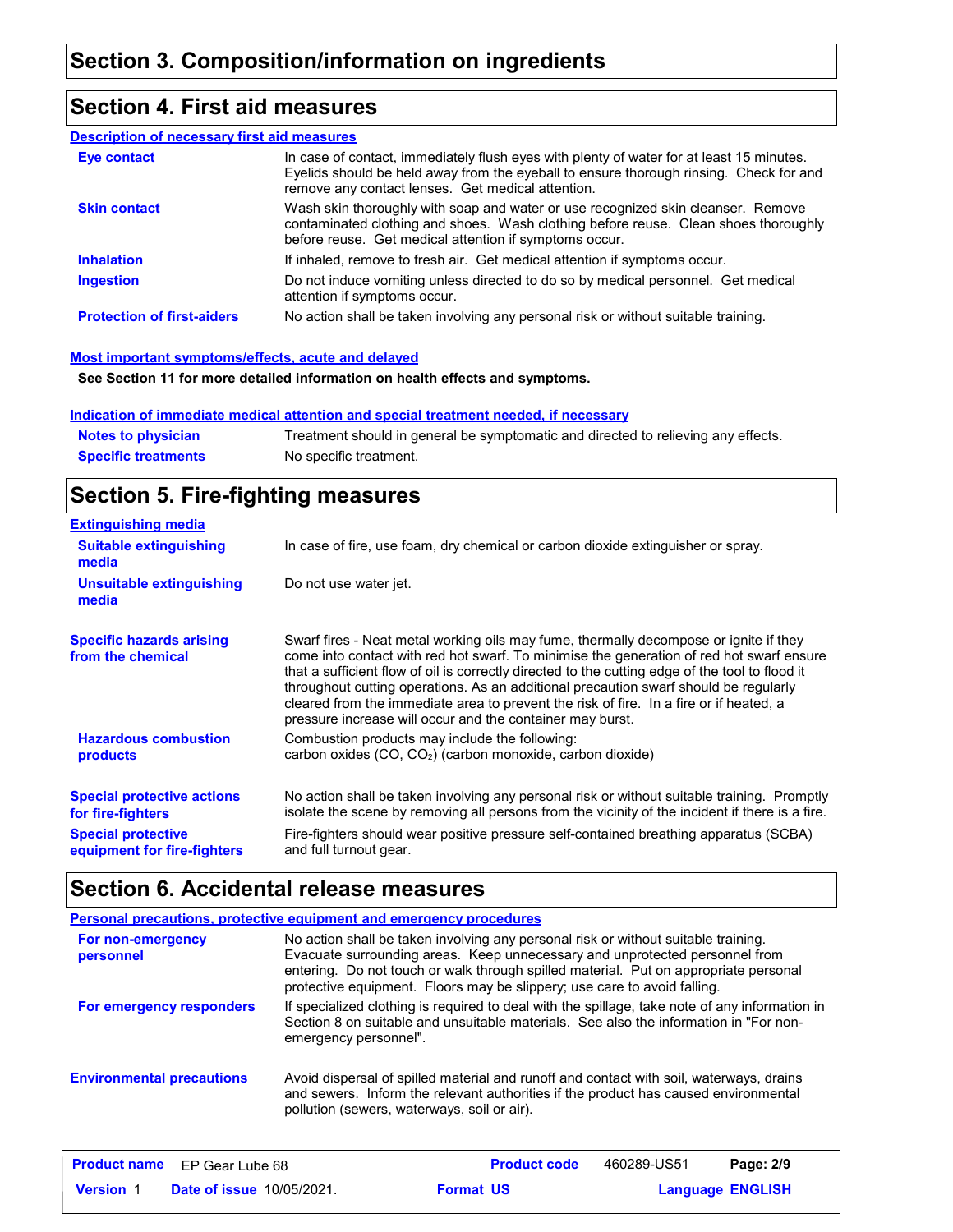### **Section 6. Accidental release measures**

|  | Methods and materials for containment and cleaning up |  |
|--|-------------------------------------------------------|--|
|  |                                                       |  |

| <b>Small spill</b> | Stop leak if without risk. Move containers from spill area. Absorb with an inert material<br>and place in an appropriate waste disposal container. Dispose of via a licensed waste<br>disposal contractor.                                                                                                                                                                                         |
|--------------------|----------------------------------------------------------------------------------------------------------------------------------------------------------------------------------------------------------------------------------------------------------------------------------------------------------------------------------------------------------------------------------------------------|
| Large spill        | Stop leak if without risk. Move containers from spill area. Prevent entry into sewers,<br>water courses, basements or confined areas. Contain and collect spillage with non-<br>combustible, absorbent material e.g. sand, earth, vermiculite or diatomaceous earth and<br>place in container for disposal according to local regulations. Dispose of via a licensed<br>waste disposal contractor. |

## **Section 7. Handling and storage**

| <b>Precautions for safe handling</b>                                             |                                                                                                                                                                                                                                                                                                                                                                                                                                                                                                                                                                                                                                                                                                                                                                                                          |
|----------------------------------------------------------------------------------|----------------------------------------------------------------------------------------------------------------------------------------------------------------------------------------------------------------------------------------------------------------------------------------------------------------------------------------------------------------------------------------------------------------------------------------------------------------------------------------------------------------------------------------------------------------------------------------------------------------------------------------------------------------------------------------------------------------------------------------------------------------------------------------------------------|
| <b>Protective measures</b>                                                       | Put on appropriate personal protective equipment (see Section 8). Concentrations of<br>mist, fumes and vapors in enclosed spaces may result in the formation of explosive<br>atmospheres. Excessive splashing, agitation or heating must be avoided. During metal<br>working, solid particles from workpieces or tools will contaminate the fluid and may<br>cause abrasions of the skin. Where such abrasions result in a penetration of the skin,<br>first aid treatment should be applied as soon as reasonably possible. The presence of<br>certain metals in the workpiece or tool, such as chromium, cobalt and nickel, can<br>contaminate the metalworking fluid, as can bacteria, and as a result may induce allergic<br>and other skin reactions, especially if personal hygiene is inadequate. |
| <b>Advice on general</b><br>occupational hygiene                                 | Eating, drinking and smoking should be prohibited in areas where this material is<br>handled, stored and processed. Wash thoroughly after handling. Remove contaminated<br>clothing and protective equipment before entering eating areas. See also Section 8 for<br>additional information on hygiene measures.                                                                                                                                                                                                                                                                                                                                                                                                                                                                                         |
| <b>Conditions for safe storage,</b><br>including any<br><b>incompatibilities</b> | Store in accordance with local regulations. Store in original container protected from<br>direct sunlight in a dry, cool and well-ventilated area, away from incompatible materials<br>(see Section 10) and food and drink. Keep container tightly closed and sealed until<br>ready for use. Store and use only in equipment/containers designed for use with this<br>product. Containers that have been opened must be carefully resealed and kept upright<br>to prevent leakage. Do not store in unlabeled containers. Use appropriate containment<br>to avoid environmental contamination.                                                                                                                                                                                                            |
| <b>Not suitable</b>                                                              | Prolonged exposure to elevated temperature                                                                                                                                                                                                                                                                                                                                                                                                                                                                                                                                                                                                                                                                                                                                                               |

### **Section 8. Exposure controls/personal protection**

#### Residual oils (petroleum), solvent-dewaxed **ACGIH TLV (United States).** TWA: 5 mg/m<sup>3</sup> 8 hours. Issued/Revised: 11/2009 Form: Inhalable fraction **OSHA PEL (United States).** TWA: 5 mg/m<sup>3</sup> 8 hours. Issued/Revised: 6/1993 Distillates (petroleum), hydrotreated heavy paraffinic **ACGIH TLV (United States).** TWA: 5 mg/m<sup>3</sup> 8 hours. Issued/Revised: 11/2009 Form: Inhalable fraction **OSHA PEL (United States).** TWA: 5 mg/m<sup>3</sup> 8 hours. Issued/Revised: 6/1993 **Appropriate engineering controls** All activities involving chemicals should be assessed for their risks to health, to ensure exposures are adequately controlled. Personal protective equipment should only be considered after other forms of control measures (e.g. engineering controls) have been suitably evaluated. Personal protective equipment should conform to appropriate standards, be suitable for use, be kept in good condition and properly maintained. Your supplier of personal protective equipment should be consulted for advice on selection and appropriate standards. For further information contact your national organisation for standards. **Control parameters Occupational exposure limits**

|                  | <b>Product name</b> EP Gear Lube 68 |                  | <b>Product code</b> | 460289-US51 | Page: 3/9               |
|------------------|-------------------------------------|------------------|---------------------|-------------|-------------------------|
| <b>Version 1</b> | <b>Date of issue 10/05/2021.</b>    | <b>Format US</b> |                     |             | <b>Language ENGLISH</b> |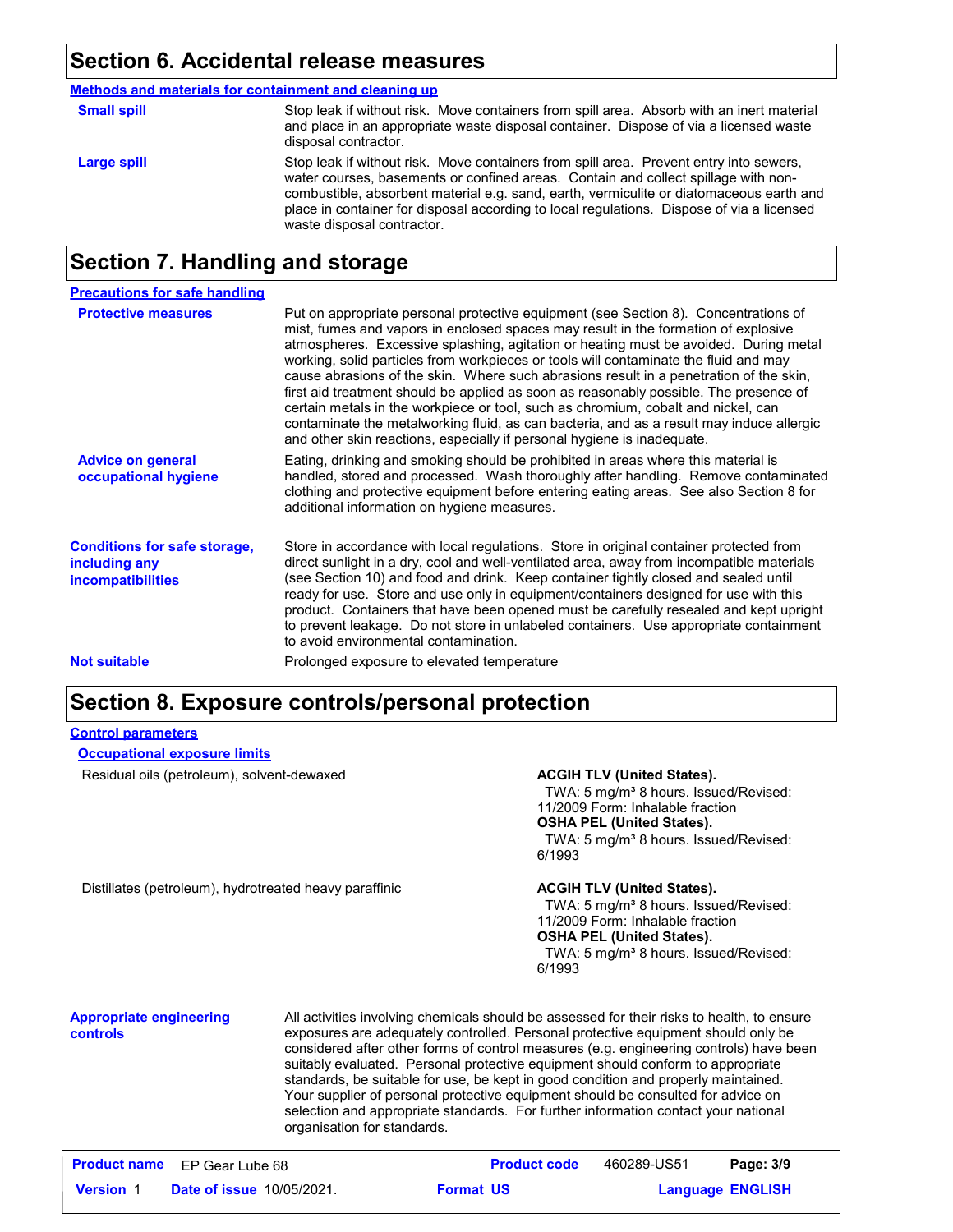## **Section 8. Exposure controls/personal protection**

|                                           | Provide exhaust ventilation or other engineering controls to keep the relevant airborne<br>concentrations below their respective occupational exposure limits.<br>The final choice of protective equipment will depend upon a risk assessment. It is<br>important to ensure that all items of personal protective equipment are compatible.                                                                                                                                                                                                                                                                                                                                                                                                                                                                                                                                                                                                                                                                                                                                                                                                                                         |
|-------------------------------------------|-------------------------------------------------------------------------------------------------------------------------------------------------------------------------------------------------------------------------------------------------------------------------------------------------------------------------------------------------------------------------------------------------------------------------------------------------------------------------------------------------------------------------------------------------------------------------------------------------------------------------------------------------------------------------------------------------------------------------------------------------------------------------------------------------------------------------------------------------------------------------------------------------------------------------------------------------------------------------------------------------------------------------------------------------------------------------------------------------------------------------------------------------------------------------------------|
| <b>Environmental exposure</b><br>controls | Emissions from ventilation or work process equipment should be checked to ensure they<br>comply with the requirements of environmental protection legislation. In some cases,<br>fume scrubbers, filters or engineering modifications to the process equipment will be<br>necessary to reduce emissions to acceptable levels.                                                                                                                                                                                                                                                                                                                                                                                                                                                                                                                                                                                                                                                                                                                                                                                                                                                       |
| <b>Individual protection measures</b>     |                                                                                                                                                                                                                                                                                                                                                                                                                                                                                                                                                                                                                                                                                                                                                                                                                                                                                                                                                                                                                                                                                                                                                                                     |
| <b>Hygiene measures</b>                   | Wash hands, forearms and face thoroughly after handling chemical products, before<br>eating, smoking and using the lavatory and at the end of the working period.<br>Appropriate techniques should be used to remove potentially contaminated clothing.<br>Wash contaminated clothing before reusing. Ensure that eyewash stations and safety<br>showers are close to the workstation location.                                                                                                                                                                                                                                                                                                                                                                                                                                                                                                                                                                                                                                                                                                                                                                                     |
| <b>Eye/face protection</b>                | Safety glasses with side shields.                                                                                                                                                                                                                                                                                                                                                                                                                                                                                                                                                                                                                                                                                                                                                                                                                                                                                                                                                                                                                                                                                                                                                   |
| <b>Skin protection</b>                    |                                                                                                                                                                                                                                                                                                                                                                                                                                                                                                                                                                                                                                                                                                                                                                                                                                                                                                                                                                                                                                                                                                                                                                                     |
| <b>Hand protection</b>                    | Wear protective gloves if prolonged or repeated contact is likely. Wear chemical<br>resistant gloves. Recommended: Nitrile gloves. The correct choice of protective gloves<br>depends upon the chemicals being handled, the conditions of work and use, and the<br>condition of the gloves (even the best chemically resistant glove will break down after<br>repeated chemical exposures). Most gloves provide only a short time of protection<br>before they must be discarded and replaced. Because specific work environments and<br>material handling practices vary, safety procedures should be developed for each<br>intended application. Gloves should therefore be chosen in consultation with the supplier/<br>manufacturer and with a full assessment of the working conditions.                                                                                                                                                                                                                                                                                                                                                                                       |
| <b>Body protection</b>                    | Use of protective clothing is good industrial practice.<br>Personal protective equipment for the body should be selected based on the task being<br>performed and the risks involved and should be approved by a specialist before handling<br>this product.<br>Cotton or polyester/cotton overalls will only provide protection against light superficial<br>contamination that will not soak through to the skin. Overalls should be laundered on a<br>regular basis. When the risk of skin exposure is high (e.g. when cleaning up spillages or<br>if there is a risk of splashing) then chemical resistant aprons and/or impervious chemical<br>suits and boots will be required.                                                                                                                                                                                                                                                                                                                                                                                                                                                                                               |
| <b>Other skin protection</b>              | Appropriate footwear and any additional skin protection measures should be selected<br>based on the task being performed and the risks involved and should be approved by a<br>specialist before handling this product.                                                                                                                                                                                                                                                                                                                                                                                                                                                                                                                                                                                                                                                                                                                                                                                                                                                                                                                                                             |
| <b>Respiratory protection</b>             | In case of insufficient ventilation, wear suitable respiratory equipment.<br>For protection against metal working fluids, respiratory protection that is classified as<br>"resistant to oil" (class R) or oil proof (class P) should be selected where appropriate.<br>Depending on the level of airborne contaminants, an air-purifying, half-mask respirator<br>(with HEPA filter) including disposable (P- or R-series) (for oil mists less than 50mg/m3),<br>or any powered, air-purifying respirator equipped with hood or helmet and HEPA filter<br>(for oil mists less than 125 mg/m3).<br>Where organic vapours are a potential hazard during metalworking operations, a<br>combination particulate and organic vapour filter may be necessary.<br>The correct choice of respiratory protection depends upon the chemicals being handled,<br>the conditions of work and use, and the condition of the respiratory equipment. Safety<br>procedures should be developed for each intended application. Respiratory protection<br>equipment should therefore be chosen in consultation with the supplier/manufacturer<br>and with a full assessment of the working conditions. |

## **Section 9. Physical and chemical properties**

| <b>Appearance</b>     |                  |
|-----------------------|------------------|
| <b>Physical state</b> | Liguid.          |
| <b>Color</b>          | Yellowish-brown. |
| <b>Odor</b>           | Petroleum        |
| <b>Odor threshold</b> | Not available.   |
| рH                    | Not applicable.  |

|                  | <b>Product name</b> EP Gear Lube 68 | <b>Product code</b> | 460289-US51 | Page: 4/9               |  |
|------------------|-------------------------------------|---------------------|-------------|-------------------------|--|
| <b>Version 1</b> | <b>Date of issue 10/05/2021.</b>    | <b>Format US</b>    |             | <b>Language ENGLISH</b> |  |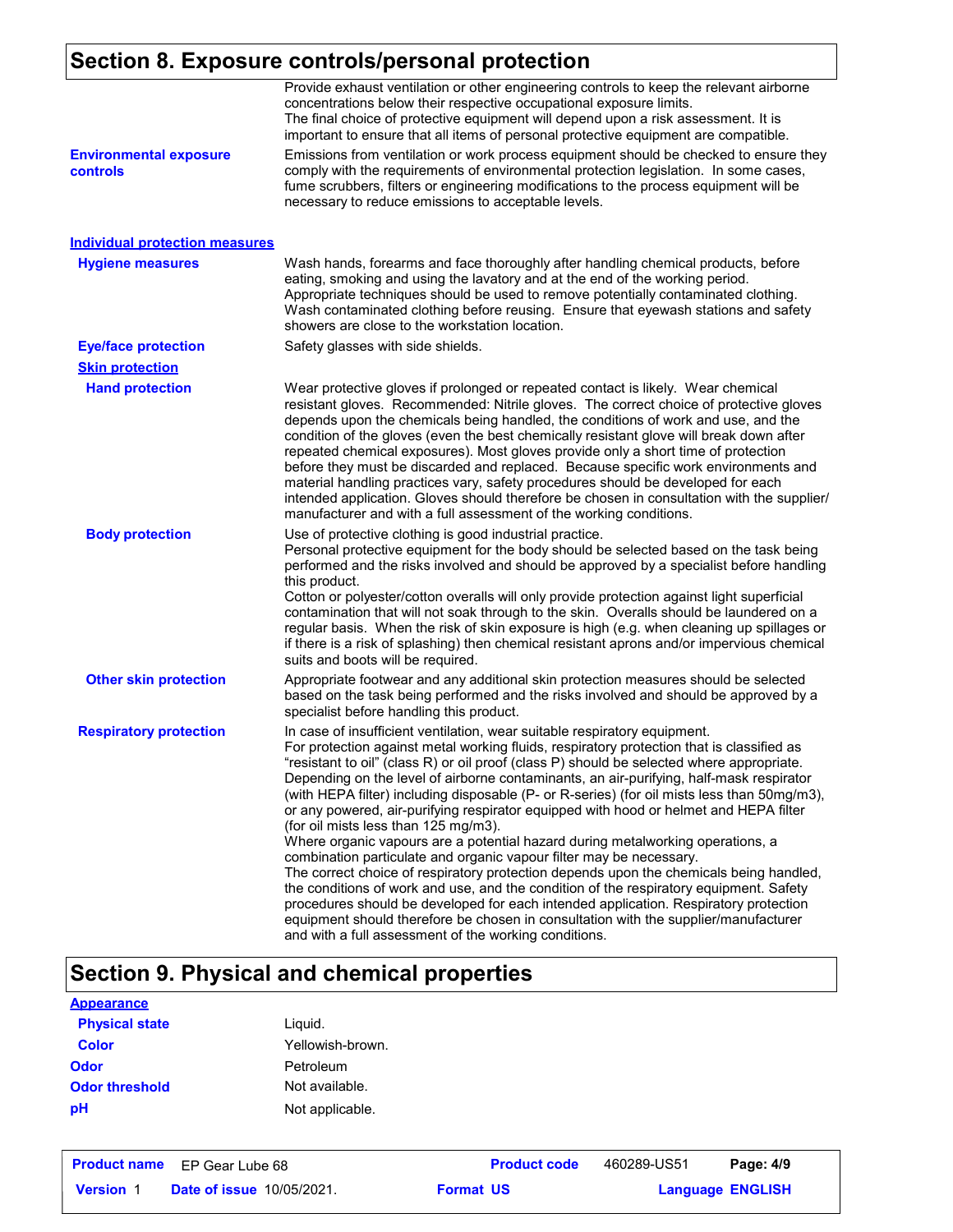## **Section 9. Physical and chemical properties**

| Not available.                                                     |
|--------------------------------------------------------------------|
| Not available.                                                     |
| Open cup: >180°C (>356°F) [Cleveland.]                             |
| -21 $^{\circ}$ C                                                   |
| Not available.                                                     |
| Not applicable. Based on - Physical state                          |
| Not available.                                                     |
| Not available.                                                     |
| Not available.                                                     |
| $\leq$ 1000 kg/m <sup>3</sup> (<1 g/cm <sup>3</sup> ) at 15.6 °C   |
| insoluble in water.                                                |
| Not available.                                                     |
| Not available.                                                     |
| Not available.                                                     |
| Kinematic: 66.84 mm <sup>2</sup> /s (66.84 cSt) at 40 $^{\circ}$ C |
|                                                                    |

## **Section 10. Stability and reactivity**

| <b>Reactivity</b>                                   | No specific test data available for this product. Refer to Conditions to avoid and<br>Incompatible materials for additional information.                                |
|-----------------------------------------------------|-------------------------------------------------------------------------------------------------------------------------------------------------------------------------|
| <b>Chemical stability</b>                           | The product is stable.                                                                                                                                                  |
| <b>Possibility of hazardous</b><br><b>reactions</b> | Under normal conditions of storage and use, hazardous reactions will not occur.<br>Under normal conditions of storage and use, hazardous polymerization will not occur. |
| <b>Conditions to avoid</b>                          | Avoid all possible sources of ignition (spark or flame).                                                                                                                |
| <b>Incompatible materials</b>                       | Reactive or incompatible with the following materials: oxidizing materials.                                                                                             |
| <b>Hazardous decomposition</b><br>products          | Under normal conditions of storage and use, hazardous decomposition products should<br>not be produced.                                                                 |

## **Section 11. Toxicological information**

#### **Information on toxicological effects**

| Information on the likely<br>routes of exposure | Routes of entry anticipated: Dermal, Inhalation.                                                  |
|-------------------------------------------------|---------------------------------------------------------------------------------------------------|
| <b>Potential acute health effects</b>           |                                                                                                   |
| <b>Eye contact</b>                              | No known significant effects or critical hazards.                                                 |
| <b>Skin contact</b>                             | No known significant effects or critical hazards.                                                 |
| <b>Inhalation</b>                               | Vapor inhalation under ambient conditions is not normally a problem due to low vapor<br>pressure. |
| <b>Ingestion</b>                                | No known significant effects or critical hazards.                                                 |
|                                                 | Symptoms related to the physical, chemical and toxicological characteristics                      |

|                     | <u>a liikaania talvisaa ia mia kitä kitäviän allannian ania liiki talvialaisalaan allan valantaan al</u> |
|---------------------|----------------------------------------------------------------------------------------------------------|
| Eye contact         | No specific data.                                                                                        |
| <b>Skin contact</b> | Adverse symptoms may include the following:<br>irritation<br>dryness<br>cracking                         |

|                  | <b>Product name</b> EP Gear Lube 68 | <b>Product code</b> | 460289-US51 | Page: 5/9               |
|------------------|-------------------------------------|---------------------|-------------|-------------------------|
| <b>Version 1</b> | <b>Date of issue 10/05/2021.</b>    | <b>Format US</b>    |             | <b>Language ENGLISH</b> |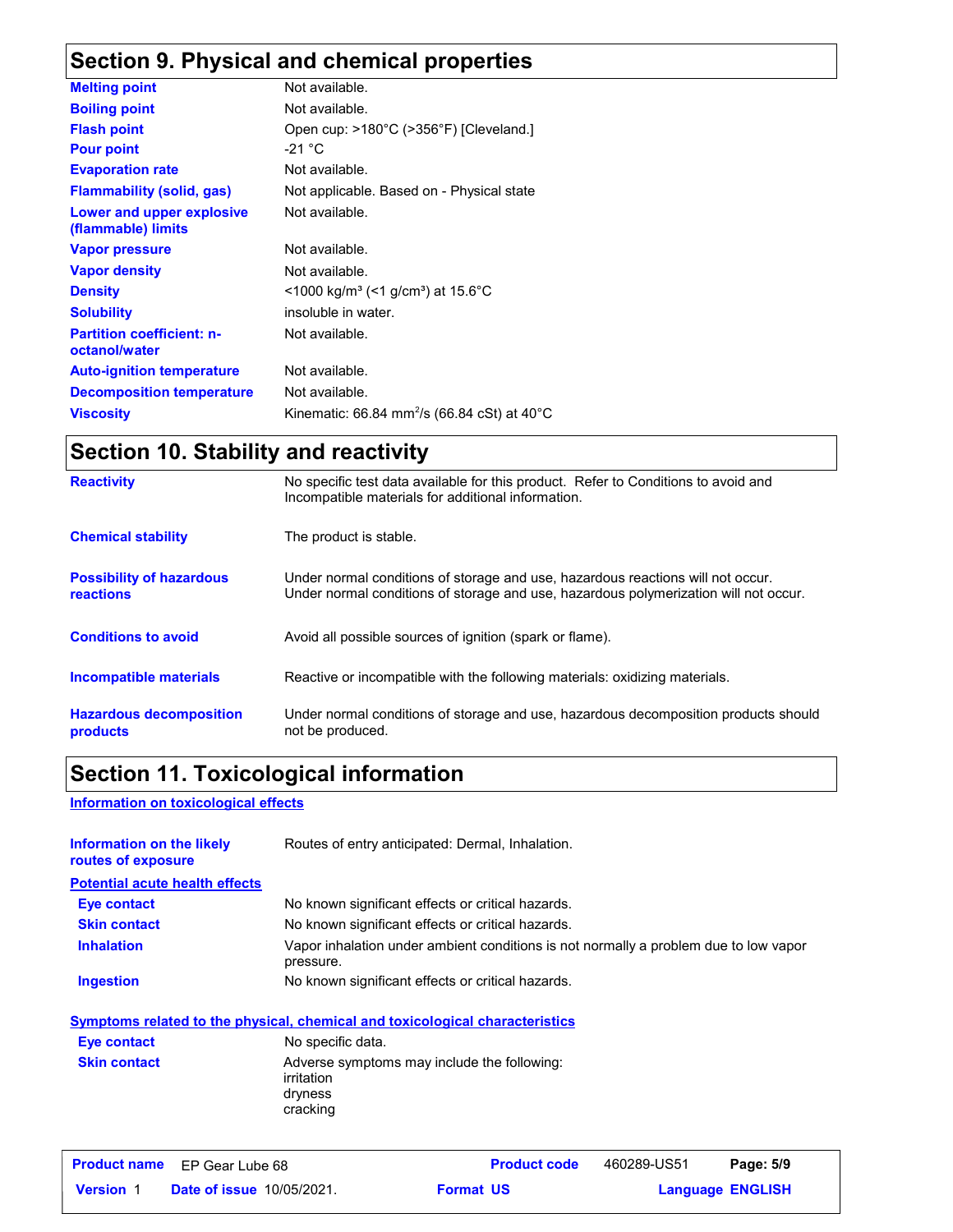## **Section 11. Toxicological information**

| <b>Inhalation</b> | No specific data. |
|-------------------|-------------------|
| <b>Ingestion</b>  | No specific data. |

**Delayed and immediate effects and also chronic effects from short and long term exposure**

| <b>Short term exposure</b>                   |                                                   |
|----------------------------------------------|---------------------------------------------------|
| <b>Potential immediate</b><br><b>effects</b> | Not available.                                    |
| <b>Potential delayed effects</b>             | Not available.                                    |
| Long term exposure                           |                                                   |
| <b>Potential immediate</b><br><b>effects</b> | Not available.                                    |
| <b>Potential delayed effects</b>             | Not available.                                    |
| <b>Potential chronic health effects</b>      |                                                   |
| General                                      | No known significant effects or critical hazards. |
| <b>Carcinogenicity</b>                       | No known significant effects or critical hazards. |
| <b>Mutagenicity</b>                          | No known significant effects or critical hazards. |
| <b>Teratogenicity</b>                        | No known significant effects or critical hazards. |
| <b>Developmental effects</b>                 | No known significant effects or critical hazards. |
| <b>Fertility effects</b>                     | No known significant effects or critical hazards. |
|                                              |                                                   |

#### **Numerical measures of toxicity**

Not available. **Acute toxicity estimates**

## **Section 12. Ecological information**

#### **Toxicity**

No testing has been performed by the manufacturer.

#### **Persistence and degradability**

Not available.

#### **Bioaccumulative potential**

Not available.

| <b>Mobility in soil</b>                                              |                                                                                                                           |
|----------------------------------------------------------------------|---------------------------------------------------------------------------------------------------------------------------|
| <b>Soil/water partition</b><br><b>coefficient</b> (K <sub>oc</sub> ) | Not available.                                                                                                            |
| <b>Mobility</b>                                                      | Spillages may penetrate the soil causing ground water contamination.                                                      |
| <b>Other adverse effects</b>                                         | No known significant effects or critical hazards.                                                                         |
| <b>Other ecological information</b>                                  | Spills may form a film on water surfaces causing physical damage to organisms. Oxygen<br>transfer could also be impaired. |

| <b>Product name</b> | EP Gear Lube 68                  | <b>Product code</b> | 460289-US51             | Page: 6/9 |  |
|---------------------|----------------------------------|---------------------|-------------------------|-----------|--|
| <b>Version</b> 1    | <b>Date of issue 10/05/2021.</b> | <b>Format US</b>    | <b>Language ENGLISH</b> |           |  |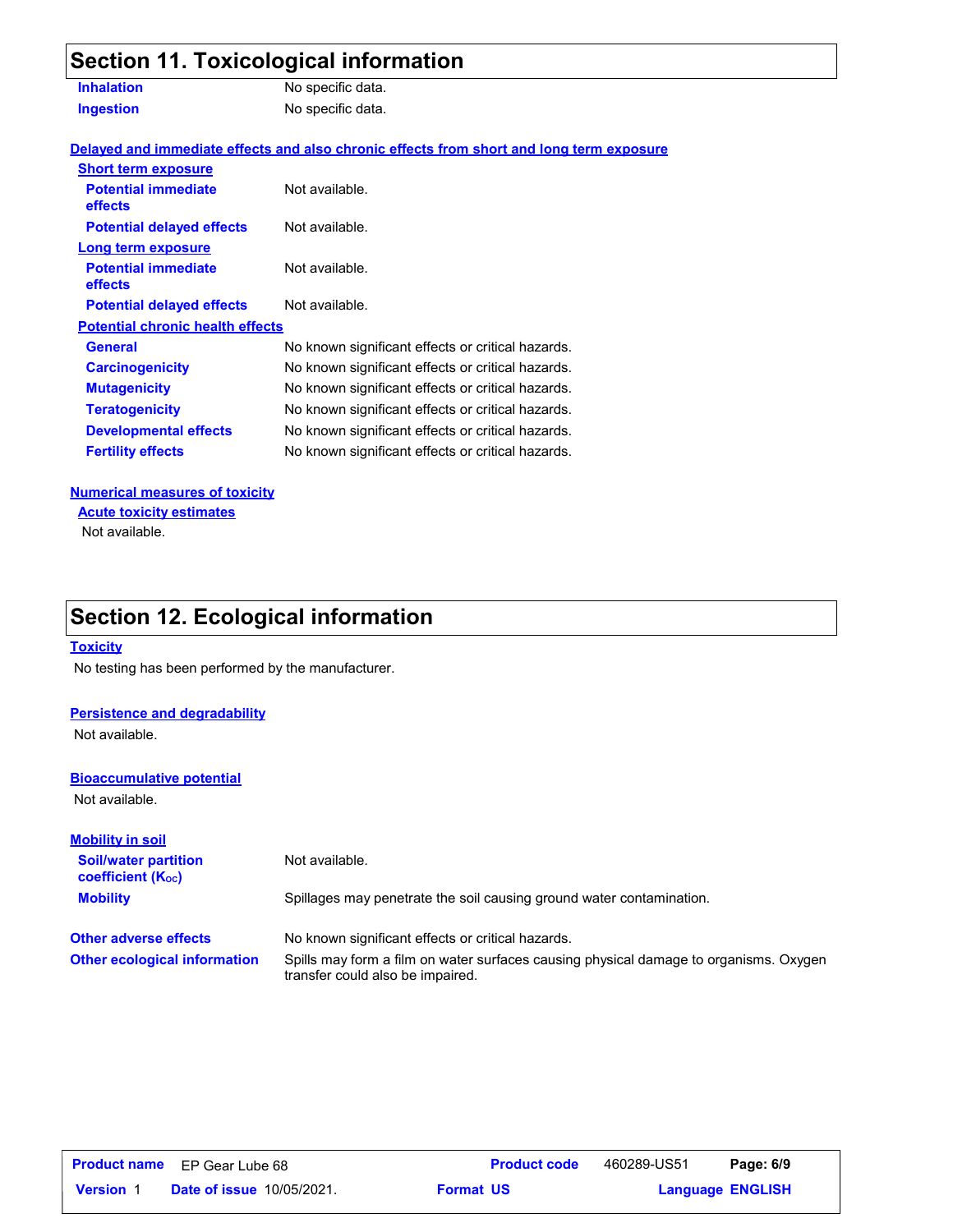### **Section 13. Disposal considerations**

#### **Disposal methods**

The generation of waste should be avoided or minimized wherever possible. Significant quantities of waste product residues should not be disposed of via the foul sewer but processed in a suitable effluent treatment plant. Dispose of surplus and non-recyclable products via a licensed waste disposal contractor. Disposal of this product, solutions and any by-products should at all times comply with the requirements of environmental protection and waste disposal legislation and any regional local authority requirements. Waste packaging should be recycled. Incineration or landfill should only be considered when recycling is not feasible. This material and its container must be disposed of in a safe way. Empty containers or liners may retain some product residues. Avoid dispersal of spilled material and runoff and contact with soil, waterways, drains and sewers.

### **Section 14. Transport information**

|                                         | <b>DOT Classification</b> | <b>TDG Classification</b> | <b>IMDG</b>    | <b>IATA</b>    |
|-----------------------------------------|---------------------------|---------------------------|----------------|----------------|
| <b>UN number</b>                        | Not regulated.            | Not regulated.            | Not regulated. | Not regulated. |
| <b>UN proper</b><br>shipping name       |                           |                           |                |                |
| <b>Transport</b><br>hazard class(es)    |                           |                           |                |                |
| <b>Packing group</b>                    | -                         | -                         | -              |                |
| <b>Environmental</b><br>hazards         | No.                       | lNo.                      | No.            | No.            |
| <b>Additional</b><br><b>information</b> |                           |                           |                |                |

**Special precautions for user**

Not available.

**Transport in bulk according to IMO instruments** Not available.

## **Section 15. Regulatory information**

| <b>U.S. Federal regulations</b>               |                                                                                              |
|-----------------------------------------------|----------------------------------------------------------------------------------------------|
| <b>United States inventory</b><br>(TSCA 8b)   | All components are active or exempted.                                                       |
| <b>SARA 302/304</b>                           |                                                                                              |
| <b>Composition/information on ingredients</b> |                                                                                              |
| No products were found.                       |                                                                                              |
| <b>SARA 311/312</b>                           |                                                                                              |
| <b>Classification</b>                         | Not applicable.                                                                              |
| <b>SARA 313</b>                               |                                                                                              |
| <b>Form R - Reporting</b><br>requirements     | This product does not contain any hazardous ingredients at or above regulated<br>thresholds. |
| <b>Supplier notification</b>                  | This product does not contain any hazardous ingredients at or above regulated<br>thresholds. |
| <b>State regulations</b>                      |                                                                                              |
| <b>Massachusetts</b>                          | The following components are listed: OIL MIST, MINERAL; OIL MIST, MINERAL                    |
| <b>New Jersey</b>                             | None of the components are listed.                                                           |
| <b>Pennsylvania</b>                           | None of the components are listed.                                                           |
| <b>California Prop. 65</b>                    |                                                                                              |

|                  | <b>Product name</b> EP Gear Lube 68 | <b>Product code</b> | 460289-US51 | Page: 7/9               |  |
|------------------|-------------------------------------|---------------------|-------------|-------------------------|--|
| <b>Version 1</b> | <b>Date of issue 10/05/2021.</b>    | <b>Format US</b>    |             | <b>Language ENGLISH</b> |  |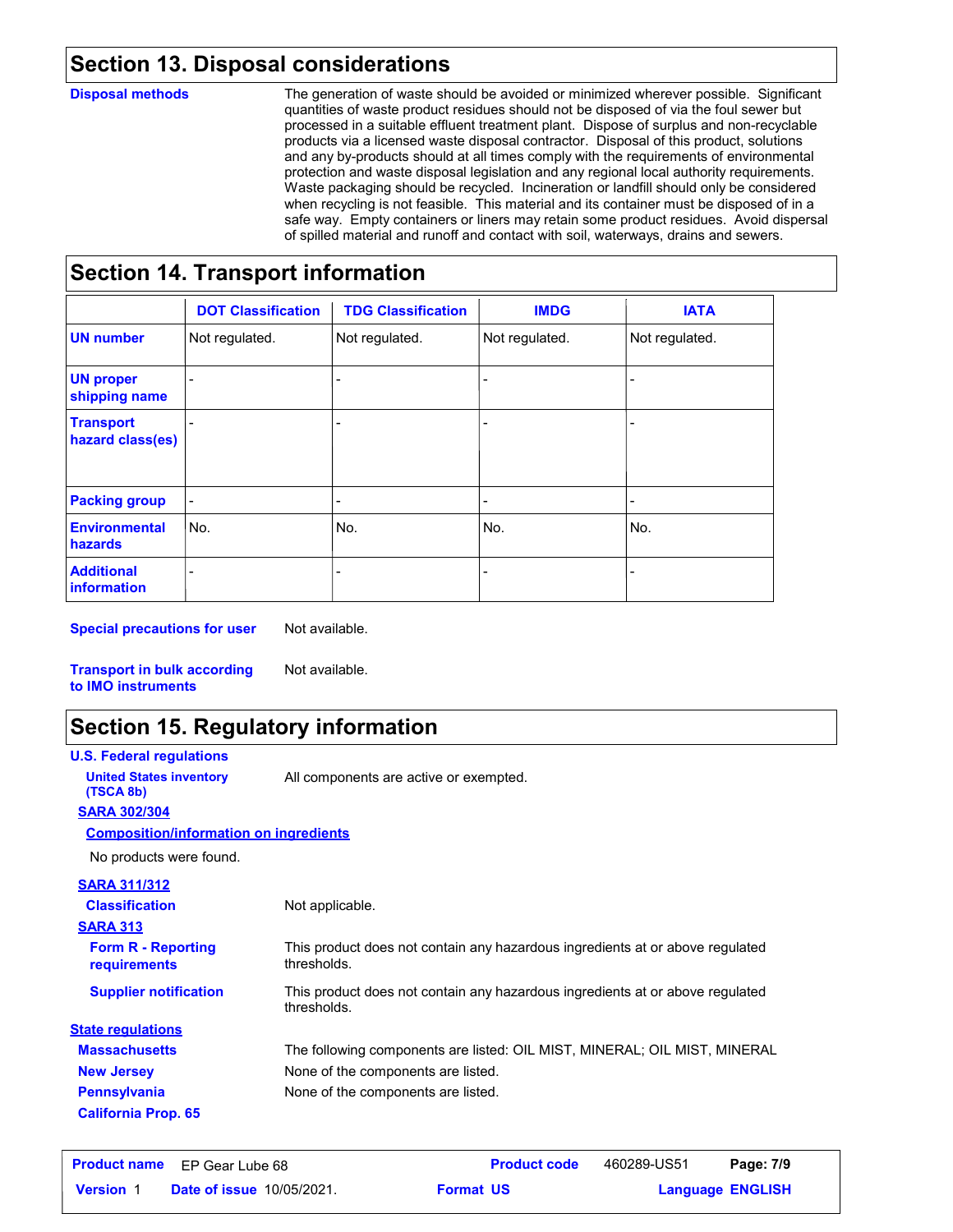## **Section 15. Regulatory information**

WARNING: This product can expose you to chemicals including Ethylene oxide and Methyl isobutyl ketone, which are known to the State of California to cause cancer and birth defects or other reproductive harm. This product can expose you to chemicals including Ethyl acrylate, Propylene oxide and 1,4-Dioxane, which are known to the State of California to cause cancer. For more information go to www.P65Warnings.ca.gov.

#### **Other regulations**

| <b>Australia inventory (AICS)</b>                               | All components are listed or exempted.                                                                   |
|-----------------------------------------------------------------|----------------------------------------------------------------------------------------------------------|
| <b>Canada inventory</b>                                         | All components are listed or exempted.                                                                   |
| <b>China inventory (IECSC)</b>                                  | All components are listed or exempted.                                                                   |
| <b>Japan inventory (ENCS)</b>                                   | All components are listed or exempted.                                                                   |
| <b>Korea inventory (KECI)</b>                                   | All components are listed or exempted.                                                                   |
| <b>Philippines inventory</b><br>(PICCS)                         | All components are listed or exempted.                                                                   |
| <b>Taiwan Chemical</b><br><b>Substances Inventory</b><br>(TCSI) | All components are listed or exempted.                                                                   |
| <b>REACH Status</b>                                             | For the REACH status of this product please consult your company contact, as<br>identified in Section 1. |

### **Section 16. Other information**

#### **National Fire Protection Association (U.S.A.)**



#### **History**

| Date of issue/Date of<br>revision | 10/05/2021.                                                                                                                                                                                                                                                                                                                                                                                                                                                                                                                                                                                                                                                                                                                                                                                                                                                                                                                                                                                                                                                                                                                                                                                                                                                                             |
|-----------------------------------|-----------------------------------------------------------------------------------------------------------------------------------------------------------------------------------------------------------------------------------------------------------------------------------------------------------------------------------------------------------------------------------------------------------------------------------------------------------------------------------------------------------------------------------------------------------------------------------------------------------------------------------------------------------------------------------------------------------------------------------------------------------------------------------------------------------------------------------------------------------------------------------------------------------------------------------------------------------------------------------------------------------------------------------------------------------------------------------------------------------------------------------------------------------------------------------------------------------------------------------------------------------------------------------------|
| Date of previous issue            | No previous validation.                                                                                                                                                                                                                                                                                                                                                                                                                                                                                                                                                                                                                                                                                                                                                                                                                                                                                                                                                                                                                                                                                                                                                                                                                                                                 |
| <b>Prepared by</b>                | <b>Product Stewardship</b>                                                                                                                                                                                                                                                                                                                                                                                                                                                                                                                                                                                                                                                                                                                                                                                                                                                                                                                                                                                                                                                                                                                                                                                                                                                              |
| <b>Key to abbreviations</b>       | ACGIH = American Conference of Industrial Hygienists<br>ATE = Acute Toxicity Estimate<br><b>BCF</b> = Bioconcentration Factor<br>CAS Number = Chemical Abstracts Service Registry Number<br>GHS = Globally Harmonized System of Classification and Labelling of Chemicals<br>IATA = International Air Transport Association<br>IBC = Intermediate Bulk Container<br>IMDG = International Maritime Dangerous Goods<br>LogPow = logarithm of the octanol/water partition coefficient<br>MARPOL = International Convention for the Prevention of Pollution From Ships, 1973 as<br>modified by the Protocol of 1978. ("Marpol" = marine pollution)<br>OEL = Occupational Exposure Limit<br>SDS = Safety Data Sheet<br>STEL = Short term exposure limit<br>TWA = Time weighted average<br>UN = United Nations<br>UN Number = United Nations Number, a four digit number assigned by the United<br>Nations Committee of Experts on the Transport of Dangerous Goods.<br>Varies = may contain one or more of the following 64741-88-4, 64741-89-5, 64741-95-3,<br>64741-96-4, 64742-01-4, 64742-44-5, 64742-45-6, 64742-52-5, 64742-53-6, 64742-54-7,<br>64742-55-8, 64742-56-9, 64742-57-0, 64742-58-1, 64742-62-7, 64742-63-8, 64742-65-0,<br>64742-70-7, 72623-85-9, 72623-86-0, 72623-87-1 |

**Indicates information that has changed from previously issued version.**

**Notice to reader**

|                  | <b>Product name</b> EP Gear Lube 68 | <b>Product code</b> | 460289-US51 | Page: 8/9               |  |
|------------------|-------------------------------------|---------------------|-------------|-------------------------|--|
| <b>Version 1</b> | <b>Date of issue 10/05/2021.</b>    | <b>Format US</b>    |             | <b>Language ENGLISH</b> |  |